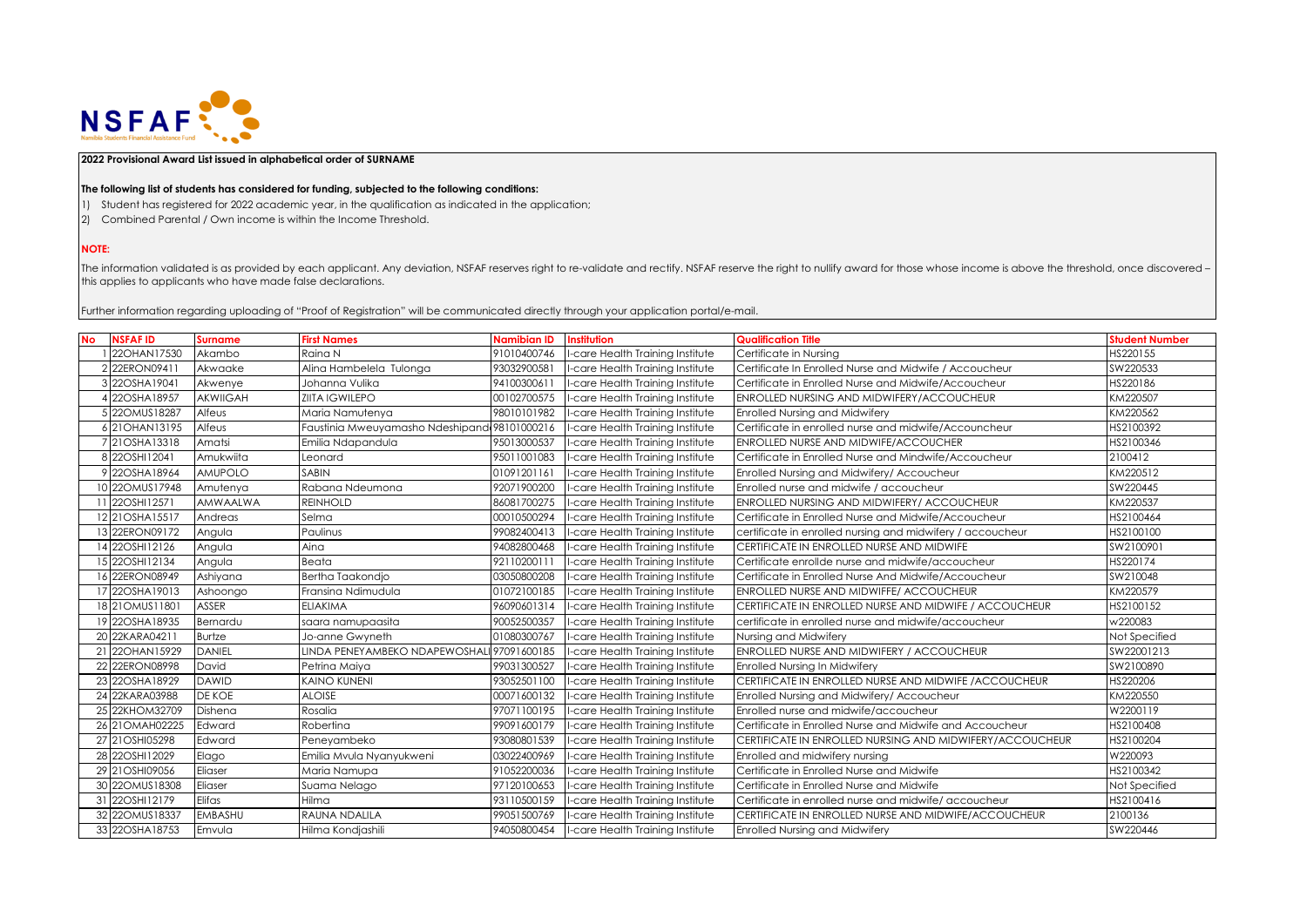| 34 22OSHA18825   | <b>ENDJAMBI</b>  | <b>PAULINA</b>                | 93101800625 | -care Health Training Institute  | CERTIFICATE IN ENROLLED NURSE AND MIDWIFE/ACCOUCHEUR     | HS220154           |
|------------------|------------------|-------------------------------|-------------|----------------------------------|----------------------------------------------------------|--------------------|
| 35 22OSHA19363   | <b>ERASTUS</b>   | NDINELAO                      | 94062800705 | -care Health Training Institute  | CERTIFICATE IN ENROLLED NURSE AND MIDWIFE / ACCOUCHER    | HS220194           |
| 36 21ERON07729   | erastus          | olivia hambelelni             | 98051800257 | -care Health Training Institute  | Enrolled Nurse and Midwife/Accoucheur                    | HS2100173          |
| 37 22OHAN17387   | Filemon          | Annete-Leena                  | 97100100178 | -care Health Training Institute  | Certificate in Enrolled Nurse and Midwife                | SW2100147          |
| 38 22ERON09023   | Filippus         | Twayambekwa                   | 91122100531 | -care Health Training Institute  | Enrolled Nurse Midwifery/Accoucher                       | SW210045           |
| 39 22ERON08944   | Frans            | Maria Ndapewa                 | 97061400889 | -care Health Training Institute  | Certificate in enrolled nursing and midwifery/accoucheur | SW22001134         |
| 40 22OSHA18857   | <b>FREDINARD</b> | RUUSA NUUSIKU                 | 95103000601 | -care Health Training Institute  | CERTIFICATE IN ENROLLED NURSE AND MIDWIFE/ ACCOUCHEUR    | HS2100514          |
| 41 22OSHA18557   | Gabriel          | Tresia Shangelao              | 97101000592 | -care Health Training Institute  | Certificate in enrolled Nurse and Midwifery              | HS21000523         |
| 42 21 OHAN 14642 | Hailonga         | Rosalia Tuliikeni             | 93090100061 | -care Health Training Institute  | Certificate in Enrolled Nurse and Midwifery/Accoucher    | HS2100471          |
| 43 21ERON03594   | Haimbanga        | Loide                         | 90082200696 | -care Health Training Institute  | Enrolled Nurse and midwiferv                             | SW210041           |
| 44 22OHAN17532   | Haimbodi         | Natalia Ndafapawa             | 95050900042 | -care Health Training Institute  | Enrolled Nurse and Midwife/Accoucheur                    | HS2100160          |
| 45 21 OSHI09290  | Haindongo        | Lucia Ulipamwe                | 95083000458 | -care Health Training Institute  | Enrolled nurse and midwife                               | HS2100170          |
| 46 22OHAN17923   | Haipinge         | Emilia                        | 91112600507 | -care Health Training Institute  | Certificate in Enrolled Nurse and Midwife                | HS2100320          |
| 47 22OSHI12152   | Haluteni         | Padelia Naufiku               | 96070700872 | -care Health Training Institute  | Enrolled Nurse and Midwifery                             | SW2100130          |
| 48 22 OHAN 17212 | Halweendo        | Leena Ndilipomwene            | 01012700151 | -care Health Training Institute  | Certificate in Enrolled Nursing and Midwifery/Accoucher  | SW22001131         |
| 49 21 ERON07312  | HAMUNYELA        | MARTHA LAUDIKA                | 96053000884 | -care Health Training Institute  | ENROLLED NURSE AND MIDWIFE/ACCOUCHEUR                    | HS2100465          |
| 50 22KHOM32788   | Hamunyela        | Japhet Ngesheya               | 91080900977 | -care Health Training Institute  | Enrolled Nurse and Midwife/Accoucheur                    | 2100251            |
| 51 22OHAN17410   | Hamunyela        | Fillepus Unoovene Shiyukifeni | 00040801128 | -care Health Training Institute  | CETIFICATE IN ENROLLED NURSE AND MIDWIFE/ACCOUCHEUR      | HS2110712          |
| 52 220MUS18819   | HAMUTENJA        | SAARA                         | 97052900904 | -care Health Training Institute  | Certificate in nurse and midwife/accoucheur              | HS2100007          |
| 53 22OHAN17688   | Hanena           | Saara Ndaifanwa               | 98062900851 | -care Health Training Institute  | Certificate in Enrolled Nurse and Midwife/Accoucher      | HS220179           |
| 54 22OHAN17433   | Haukongo         | Julia Peneyambeko             | 97061000597 | -care Health Training Institute  | Certificate in Enrolled Nurse Midwife/Accoucheur         | HS2100197          |
| 55 21 OSHI09532  | HEIMBI           | <b>FEDINAT</b>                | 91061101010 | -care Health Training Institute  | CERTIFICATE IN ENROLLED NURSE AND MIDWIFE / ACCOUCHEUR   | HS2100027          |
| 56 21 OMUS15687  | <b>HIMOTA</b>    | VERONIKA                      | 77121600315 | -care Health Training Institute  | Certificate in Enrolled Nurse and Midwife/ Accoucheur    | 2100334            |
| 57 220 MUS17494  | <b>HIMOTA</b>    | NDAKONDJELWA MAANO            | 95060200477 | -care Health Training Institute  | Enrolled in Nursing and Midwifery                        | SW2100893          |
| 58 21ERON06458   | Hitondorelwa     | Emilia                        | 83040610422 | -care Health Training Institute  | Certificate in Enrolled Nurse and Midwife/Accoucher      | SW210088568        |
| 59 22OSHA18868   | HUHWA            | HELENA NDEYA                  | 98111600011 | -care Health Training Institute  | CERTIFICATE IN ENROLLED NURSE AND MIDWIFE/ACCOUCHEUR     | HS220173           |
| 60 220 MUS18855  | Igonda           | Lempi Kateta                  | 90072600187 | -care Health Training Institute  | Certificate in Enrolled Nursing and Midwifery            | SW2100124          |
| 61 22OSHI12167   | <b>IHUHWA</b>    | MERIAM NELAGO                 | 00020100493 | -care Health Training Institute  | <b>ENROLLED NURSE AND MIDWIFE/ACCOUCHEUR</b>             | SW220518           |
| 62 21 OSHA15901  | lileka           | Aina Megameno                 | 95031300547 | -care Health Training Institute  | Certificate in Enrolled Nurse and Midwife/Accoucheur     | HS2100117          |
| 63 21 OSHA14801  | lipinge          | Aina Ndakondjelapo            | 89070500310 | -care Health Training Institute  | Enrolled nursing and Midwife / Acculture                 | HS2100446          |
| 64 220MUS18306   | <b>IIPINGE</b>   | <b>PAULUS NGONGA</b>          | 96020600599 | -care Health Training Institute  | CERTIFICATE IN ENROLLED NURSE AND MIDWIFE/ACCOUCHEUR     | HS220176           |
| 65 21 OMUS06639  | lipito           | Juuso Taamba                  | 91031100814 | -care Health Training Institute  | CERTIFICATE IN ENROLLED NURSING AND MIDWIFERY            | ON190938           |
| 66 22ERON09430   | lita             | Rebekka Kiitumbeni            | 98030500521 | -care Health Training Institute  | Enrolled Nurse and Widwife/Accoucheur                    | SW225588           |
| 67 22OSHI12200   | Immanuel         | Tangi Tuhafeni                | 95110700346 | -care Health Training Institute  | Certificate in Enrolled Nurse and Midwife/Accoucheur     | HS220162           |
| 68 22ERON08937   | Inane            | Miryama Ndagwana              | 91110600337 | -care Health Training Institute  | Enrolled Nursing and Midwife/Accoucheur                  | HS2100561          |
| 69 22OSHI12085   | Indongo          | Selma Angaleni                | 94101000867 | -care Health Training Institute  | Enrolled Nursing and Midwife/Accoucheur                  | SW2100145          |
| 70 22OSHI12284   | Indongo          | Johanna                       | 95060501388 | -care Health Training Institute  | Enrolled in Nurse and Midwife/Accoucheur                 | HS2100628          |
| 71 22OSHA18856   | <b>IPINGE</b>    | RUDOLF KONDJENI               | 00042100194 | -care Health Training Institute  | CERTIFICATE IN ENROLLED NURSE AND MIDWIFE / ACCOUCHEUR   | HS2100175          |
| 72 22KHOM32806   | Ita              | Helena Paulina                | 02072200377 | -care Health Training Institute  | Certificate in Enrolled Nurse/Midwife and Accoucheur     | not yet applicable |
| 73 220MUS18984   | lyambula         | Maria                         | 92100301144 | -care Health Training Institute  | Certificate In Enrolled Nursing                          | W2200105           |
| 74 22OSHA19534   | Jacob            | Matheus                       | 93021800270 | -care Health Training Institute  | Enrolled Nurse and midwife Accoucheur                    | HS220205           |
| 75 22OHAN17317   | jahongo          | edward                        | 98060600737 | -care Health Training Institute  | certificate in enrolled nurse and midwife/accoucheur     | HS220184           |
| 76 22OSHI12119   | Jesaya           | Lydia Ndakundana              | 89090401447 | -care Health Training Institute  | Certificate In Enrolled Nursing Midwifery                | Not Specified      |
| 77 22OSHA18829   | <b>JONATHAN</b>  | <b>VENOSHISHO VICTORIA</b>    | 01062000242 | -care Health Training Institute  | CERTIFICATE IN ENROLLED NURSE AND MIDWIFE / ACCOUCHERUR  | HS220111           |
| 78 21KAVE07417   | Joseph           | Luis Adelino                  | 86030301527 | -care Health Training Institute  | Certificate in enrolled nurse And midwifery / Accoucheur | SW2200157          |
| 79 21 OMUS14526  | Junias           | Eva Tugamena                  | 94092001077 | -care Health Training Institute  | Certificate in Nursing and Midwifery                     | 2100286            |
| 80 22OSHI11079   | Kaambulwa        | Fransina Ndeufewa             | 00072800402 | -care Health Training Institute  | Certificate in Enrolled Nurse and Midwife                | HS220195           |
| 81 22OSHA18778   | KAFITA           | <b>VICTORIA NELAO</b>         | 91102800716 | -care Health Training Institute  | CERTIFICATE IN ENROLLED NURSE AND MIDWIFE/ACCOUCHEOUR    | HS2100642          |
| 82 21 OHAN 05521 | Kaiko            | <b>Esther Tubalike</b>        | 00122800079 | I-care Health Training Institute | Certificate in Enrolled Nurse and Midwife/Accoucheur     | HS2100571          |
| 83 22OSHI12040   | Kalekela         | Simeon Ndinelago              | 92040100822 | I-care Health Training Institute | Certificate in Nursing and Midwife/Accoucheur            | KM220565           |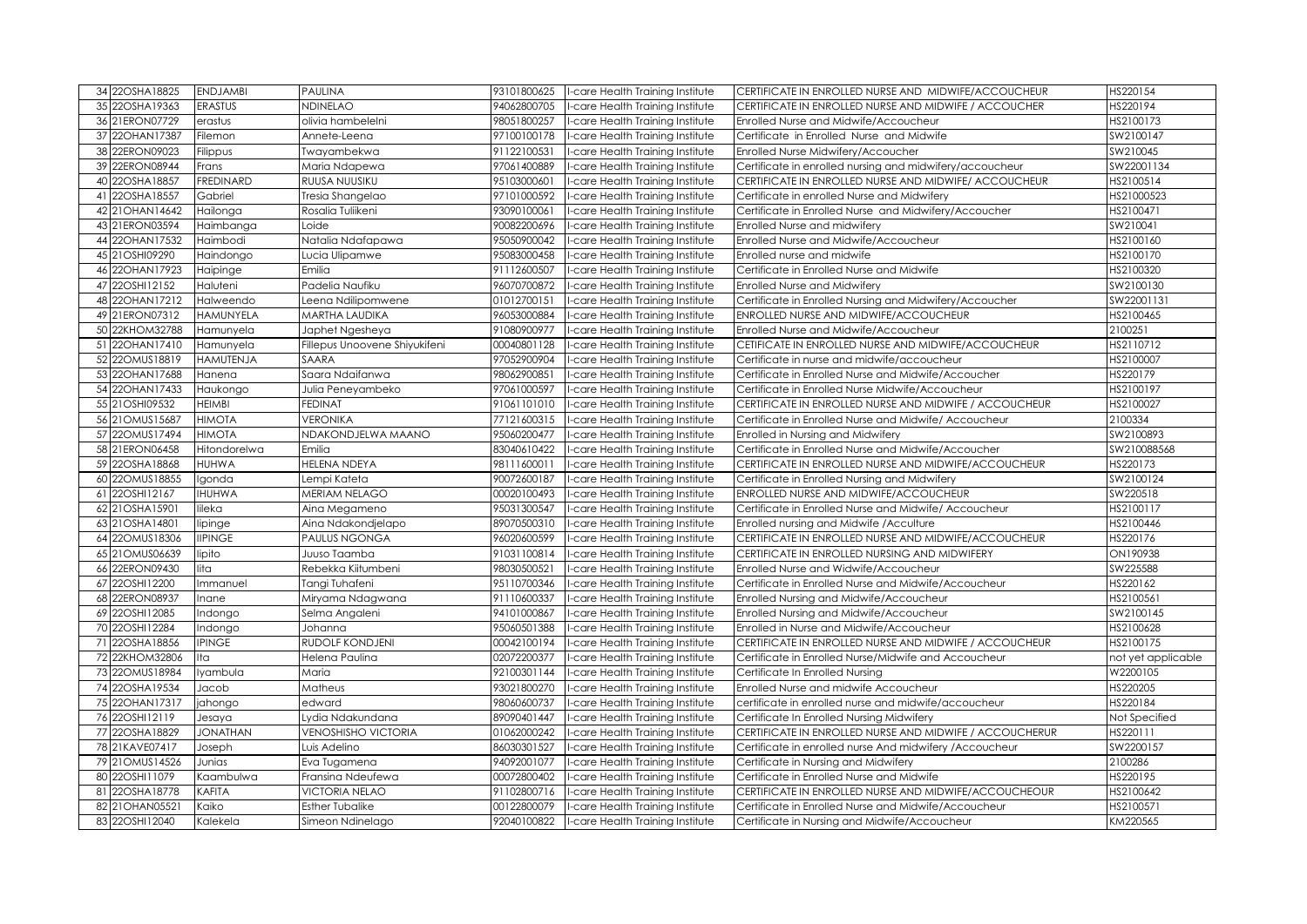|     | 84 22OSHI12024                     | <b>KALENGA</b>               | DESHIPANDA NDAPANDULA                | 95040900775                | -care Health Training Institute                                    | CERTIFICATE IN ENROLLED NURSE-MIDWIFERY/ECCOUCHEUR                                              | HS220170                 |
|-----|------------------------------------|------------------------------|--------------------------------------|----------------------------|--------------------------------------------------------------------|-------------------------------------------------------------------------------------------------|--------------------------|
|     | 85 220MUS18549                     | Kamati                       | Aily Mwadhina                        | 98111201036                | -care Health Training Institute                                    | Enrolled in Nurse and Midwife/ Accoucheur                                                       | HS220142                 |
|     | 86 22OSHA19126                     | KAMATI                       | <b>HELENA TONGOLENI</b>              | 97112900646                | -care Health Training Institute                                    | CERTIFICATE IN ENROLLED NURSE AND MIDWIFE/ACCOUCHEUR                                            | SW210052                 |
|     | 87 21 OHAN 12609                   | Kambanza                     | Alina                                | 99122300627                | -care Health Training Institute                                    | Certificate in enrolled nurse and midwife/accoucheur                                            | HS2110269                |
|     | 88 220 MUS18457                    | Kambata                      | Elizabeth Nuugwango                  | 89090800085                | -care Health Training Institute                                    | Diploma in Enrolled Nurse and Midwife/Accoucheur                                                | 2100167                  |
|     | 89 22ERON09118                     | Kamendu                      | Melanie Tarien                       | 01111201056                | -care Health Training Institute                                    | Nursing                                                                                         | SW2100767                |
|     | 90 21ERON06589                     | KANDONGA                     | KATUYASHI MARIA                      | 94021700676                | -care Health Training Institute                                    | Certificate in nursing midwife                                                                  | SW2100065                |
|     | 91 22ERON08866                     | Kangandi                     | Violet                               | 96051100806                | -care Health Training Institute                                    | Enrolled nurse and midwifery/ accoucheur                                                        | SW220510                 |
|     | 92 22OHAN17183                     | KANHALELO                    | <b>HILKKA</b>                        | 00050401122                | -care Health Training Institute                                    | ENROLLED NURSE-MIDWIFERY/ACCOUCHEUR                                                             | W220088                  |
|     | 93 22OSHA18851                     | Kanzi                        | Saima Mekondjo                       | 86052300043                | -care Health Training Institute                                    | Enrolled Nurse and Midwifery/accoucheur                                                         | HS2100207                |
|     | 94 21 OSHA14793                    | Kashala                      | Beata                                | 92100901206                | -care Health Training Institute                                    | Certificate in Enrolled Nursing and Midwifery                                                   | HS2100473                |
|     | 95 22OHAN16631                     | Kashiipalekwa                | Fimanekeni Ndakumwa                  | 98071300667                | -care Health Training Institute                                    | Nursing/Midwifery                                                                               | SW2100244                |
|     | 96 22OSHA18913                     | Kashuupulwa                  | Ndapandula                           | 92091000124                | -care Health Training Institute                                    | Enrolled Nurse and Midwife/Accoucheur                                                           | HS220156                 |
|     | 97 22OHAN17987                     | Kaudimomunhu                 | Martha Ndeufiilwa                    | 94062600919                | -care Health Training Institute                                    | CERTIFICATE IN ENROLLED NURSE AND MIDWIFE/ACCOUCHEUR                                            | W220099                  |
|     | 98 21 OMUS08448                    | <b>KEFAS</b>                 | RAINA SHEEHAMA                       | 92111000515                | -care Health Training Institute                                    | Certificate in Enrolled Nurse and Midwife/Accoucheur                                            | HS2100028                |
|     | 99 21KHOM23772                     | <b>KISHI</b>                 | TEOPOLINA NDAUDIKA                   | 87092800846                | -care Health Training Institute                                    | Enrolled Nurse and Midwife / Accoucheur                                                         | 2100351                  |
|     | 100 21OSHA14800                    | Lebeus                       | Simon                                | 00062800698                | -care Health Training Institute                                    | Certificate in Enrolled Nursing and Midwifery/Accoucheur                                        | HS2100396                |
| 101 | 22ERON09463                        | Leo                          | Foibe Ndeitodino                     | 01061901122                | -care Health Training Institute                                    | Enrolled Nurse and Midwifery                                                                    | SW220512                 |
|     | 102 22KHOM32977                    | Liwali                       | Ayesha                               | 02101200497                | -care Health Training Institute                                    | Certificate in Enrolled nursing                                                                 | Not Specified            |
|     | 103 22OSHA19476                    | Lukas                        | Rebeka                               | 97082100221                | -care Health Training Institute                                    | enrolled nursing and midwife/accoucheur                                                         | 2100494                  |
|     | 104 22OHAN16016                    | LUKOLO                       | <b>VICTORIA M</b>                    | 94040200276                | -care Health Training Institute                                    | CERTIFICATE IN ENROLLED AND MIDWIFERY                                                           | SW22001124               |
|     | 105 22OMUS18376                    | Lungameni                    | Gideon                               | 97051001027                | -care Health Training Institute                                    | Certificate in enrolled nursing and midwifery                                                   | HS220148                 |
|     | 106 22OSHA18795                    | <b>MAGONGO</b>               | <b>MARTHA GIFT</b>                   | 94050300893                | -care Health Training Institute                                    | Certificate in Enrolled Nurse and Midwife/Accouceur                                             | HS220177                 |
|     | 107 22OSHA19015                    | MALUMBU                      | AMALIA NANGULA                       | 94091200389                | -care Health Training Institute                                    | CERTIFICATE IN ENROLLED NURSE AND MIDWIFE / ACCOUCHEUR                                          | HS220160                 |
|     | 108 22OSHA18781                    | <b>MARTIN</b>                | <b>ALMA</b>                          | 92091500534                | -care Health Training Institute                                    | CERTIFICATE IN ENROLLED NURSE AND MIDWIFE/ACOUCHEUR                                             | HS220141                 |
|     |                                    |                              |                                      |                            |                                                                    |                                                                                                 |                          |
|     | 109 21ERON06715                    | Matheus                      | Naakalako Rebeka                     | 98081400168                | -care Health Training Institute                                    | CERTIFICATE IN ENROLLED NURSING AND MIDWIFERY / ACCOUCHEUR                                      | SW2100639                |
|     | 110 22OHAN17353                    | Matheus                      | <b>KLEOPAS NATANGWE</b>              | 00022100857                | -care Health Training Institute                                    | CERTIFICATE IN NURSING                                                                          | 2022030927               |
|     | 111 22OSHI12328                    | Matheus                      | Johanna T A                          | 96101400867                | -care Health Training Institute                                    | Certificate in Enrolled Nurse and Midwife/Accoucheur                                            | HS2100370                |
|     | 112 22OSHI12220                    | <b>MATHEUS</b>               | HANNA NAKAKALEPO                     | 94101001227                | -care Health Training Institute                                    | ENROLLED NURSing AND MIDWIFERY/ACCOUCHEUR                                                       | 2100409                  |
|     | 113 22OHAN17508                    | Matias                       | Antonet Peing-ombili                 | 99082100037                | -care Health Training Institute                                    | certificate in Enrolled Nurse And Midwife                                                       | HS2100155                |
|     | 114 21 OSHA15963                   | MBAILE                       | <b>ELIZABETH</b>                     | 87092001293                | -care Health Training Institute                                    | Enrolled Nurse and Midwife/Accoucheur                                                           | HS2100179                |
|     | 115 22OSHI12011                    | Mbango                       | Frieda                               | 01020700227                | -care Health Training Institute                                    | <b>Enrolled Nursing And Midwifery</b>                                                           | W220060                  |
|     | 116 22OSHA19566                    | Mbenge                       | Ottilie                              | 80122210301                | -care Health Training Institute                                    | Certificate in enrolled nurse and midwifery /accoucheur                                         | HS2100359                |
|     | 117 22OSHI12109                    | Mbwangela                    | Helena                               | 01091500258                | -care Health Training Institute                                    | diploma in enrolled nurse and midwifery                                                         | HS2100135                |
|     | 118 21 OHAN 06152                  | Medina                       | Rosalia                              | 94041900492                | -care Health Training Institute                                    | CERTIFICATE IN ENROLLED NURSE AND MIDWIFE/ACCOCHEUR                                             | 210036                   |
|     | 119 22KHOM32687                    | <b>MICHAEL</b>               | <b>ERIKA</b>                         | 99040400229                | -care Health Training Institute                                    | CERTIFICATE IN NURSE AND MIDWIFERY                                                              | W220073                  |
|     | 120 21OSHA15791                    | Mondando                     | Emilia Ndagwedha                     | 99051400365                | -care Health Training Institute                                    | Certificate in enrolled nurse & midwife / accoucheur                                            | HS2100159                |
|     | 121 22OSHI12265                    | Moses                        | Asser                                | 95102500554                | -care Health Training Institute                                    | enrolling nursing and midwifery/ accoucheur                                                     | Not Specified            |
|     | 122 22ERON09034                    | Mukuwe                       | Florence Desire                      | 92032900734                | -care Health Training Institute                                    | Enrolled Nurse and Midwiferey / Accoucheur                                                      | SW220477                 |
|     | 123 21 OHAN 12735                  | Mululu                       | Hilaria                              | 91090301437                | -care Health Training Institute                                    | CERTIFICATE IN ENROLLED NURSE AND MIDWIFE/ACCOUCHEUR                                            | HS220159                 |
|     | 124 22OHAN17361                    | MULULU                       | LOVISA LISHIIKUYANDJA                | 93040401707                | -care Health Training Institute                                    | certificate in enrolled nurse and midwife/ accoucheur                                           | w220065                  |
|     | 125 22KHOM33947                    | Mulundu                      | Lusia Nelago                         | 99091501197                | -care Health Training Institute                                    | Certificate in Enrolled nurse and midwife/auchear                                               | W220053                  |
|     | 126 22OMUS18342                    | Mutaeni                      | Lulu                                 | 97051100769                | -care Health Training Institute                                    | Certificate in Enrolled Nurse and Midwife                                                       | 2100239                  |
|     | 127 22OHAN17565                    | <b>MWEENDOBE</b>             | NDAPANDULA ASHISHE-OSHANGE           | 00071000348                | -care Health Training Institute                                    | ENROLLED NURSE AND MIDWIFE/ACCOUCHEUR                                                           | KM220510                 |
|     | 128 22OHAN17395                    | Mweshipopya                  | Paulina Dalululeni                   | 91061400387                | -care Health Training Institute                                    | Certificate in Enrolled Nursing and Midwife\ Accoucheur                                         | HS220172                 |
|     | 129 22OSHI12091                    | MWETULUNDILA                 | NDESHIHAFELA TUYENIKUMWE             | 02112700251                | -care Health Training Institute                                    | Certificate in Enrolled Nursing                                                                 | Not Specified            |
|     | 130 22OSHI12245                    | MWEULYA                      | SELMA JESTA SHIWOVANHU               | 97111900405                | -care Health Training Institute                                    | CERTIFICATE IN ENROLLED NURSE AND MIDWIFE/ACCOUCHEUR                                            | 2100315                  |
|     | 131 21 OMUS14440                   | MWEYA                        | <b>HELVI</b>                         | 86042400851                | -care Health Training Institute                                    | Certicate in Enrolled Nurse and Mdwifery Acoucheur                                              | 200051                   |
|     | 132 220MUS18349<br>133 22KHOM32948 | <b>NAILENGE</b><br>Nakashole | ALUSENIA NDILIMEKE<br>Helen Mwadhina | 99052900019<br>97123000471 | -care Health Training Institute<br>-care Health Training Institute | Certificate in Enrolled Nurse-Midwifery/Accoucheur<br>Certificate in enrolled nurse and midwife | Not Specified<br>2100259 |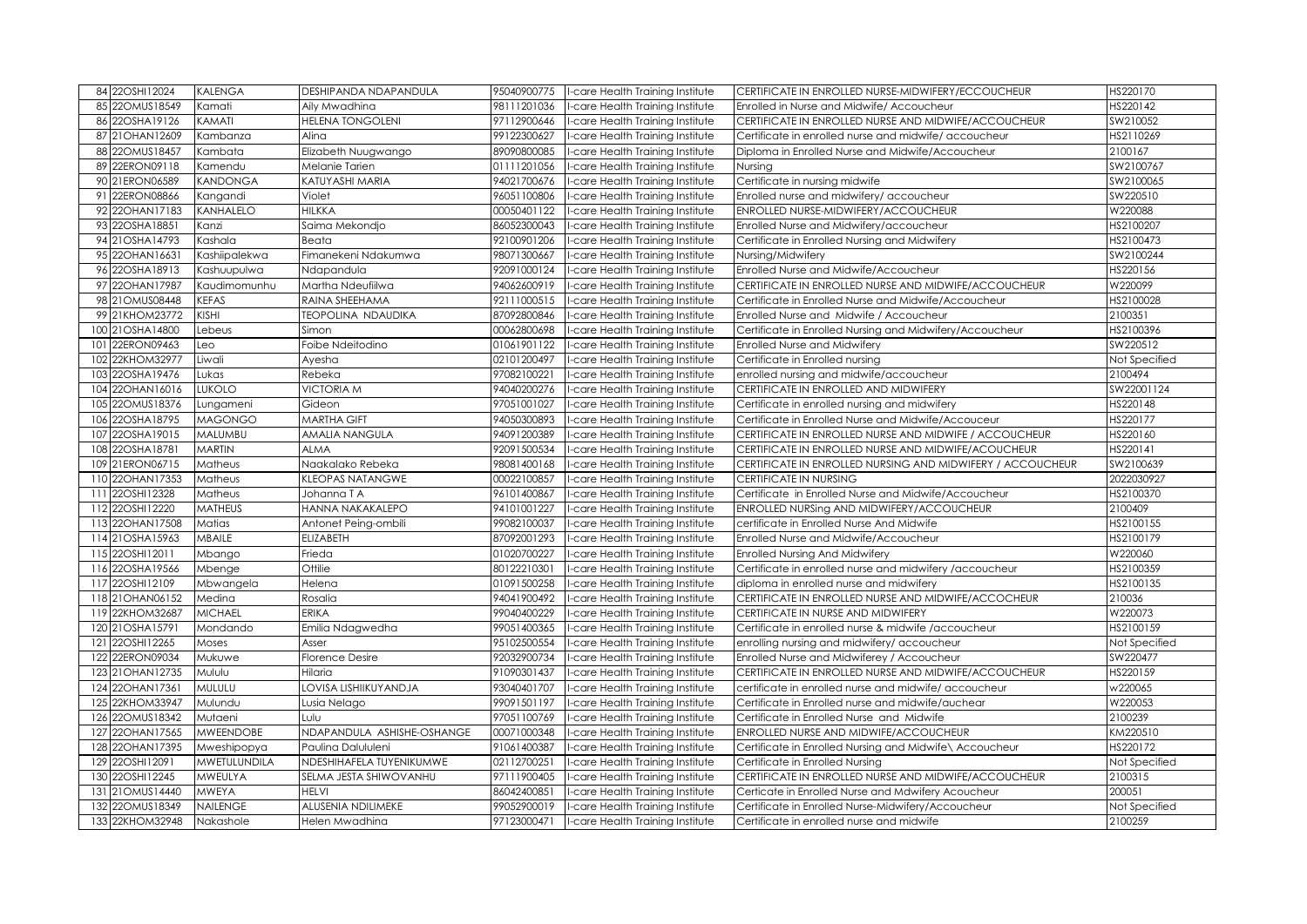| 134 21 OMUS11758                   | nakulonda         | Matias                                    | 94040200357 | I-care Health Training Institute                                                   | Certificate in Enrolled Nursing and midwife                              | HS2100106            |
|------------------------------------|-------------------|-------------------------------------------|-------------|------------------------------------------------------------------------------------|--------------------------------------------------------------------------|----------------------|
| 21OMUS13561<br>135                 | Namboga           | Natalia Hambeleleni Shapwa                | 92081100142 | -care Health Training Institute                                                    | CERTIFICATE IN ENROLLED NURSE AND MIDWIFERY/ACCOUCHER                    | 2100401              |
| 22OSHA18996<br>136                 | Nambudu           | Lydia Patricia                            | 95012100425 | -care Health Training Institute                                                    | Certificate in enrolled nurse and midwife/accoucheur                     | SW220505             |
| 137 22ERON09401                    | Namushinga        | Veronica                                  | 88062700337 | -care Health Training Institute                                                    | Enrolled nursing and midwife/accoucher                                   | SW2100886            |
| 138 22OSHI12205                    | <b>NAMWANDI</b>   | ELLY HALOLYE TSENAYE                      | 01073001032 | -care Health Training Institute                                                    | ENROLLED NURSE AND MIDWIFE/ACCOUCHEUR                                    | SW2255877            |
| 139 220MUS18896                    | Nandowa           | Tuulikki Tangi Nambashu                   | 99092201391 | -care Health Training Institute                                                    | Certificate in Nursing and Midwifery                                     | Not Specified        |
| 21OSHI09444<br>140                 | Nangaku           | Hileni Ndapewa                            | 93070500536 | -care Health Training Institute                                                    | CERTIFICATE IN ENROLLED NURSE AND MIDWIFE/ ACCOUCHEUR                    | HS2100020            |
| 21OMUS12096<br> 4                  | <b>NANGENI</b>    | Lucina Vamweivale                         | 93061400710 | -care Health Training Institute                                                    | Certificate in Enrolled Nurse and Midwife/Accoucheur                     | SW220012133          |
| 21KHOM26963<br>142                 | Nangolo           | Irja Ndinelago Kaushiwetu                 | 89121300178 | -care Health Training Institute                                                    | Certificate in Enrolled Nurse and Midwife                                | 200785               |
| 22OSHI12129<br>143                 | <b>NANGOMBE</b>   | OTTILIE MOWETU                            | 96031500914 | -care Health Training Institute                                                    | CERTIFICATE IN ENROLLED NURSE AND MIDWIFE                                | KM220606             |
| 144 22OSHA18752                    | Nangula           | Frieda Mutaleni                           | 96021501087 | -care Health Training Institute                                                    | Certificate in enrolled nursing midwife/Accoucheur                       | HS220110             |
| 145 21ERON07549                    | <b>NAOBES</b>     | JUDY JUJEAN LANDINE                       | 96033100360 | -care Health Training Institute                                                    | CERTIFICATE IN ENROLLED NURSE/MIDWIFERY                                  | SW2100174            |
| 21OMUS07242<br>146                 | Nashilongo        | Linda Maria                               | 95112400315 | -care Health Training Institute                                                    | ENROLLED NURSE AND MIDWIFE/ ACCOUCHEUR                                   | ON190571             |
| 21OSHA14486<br>147                 | Nashongo          | Ndahambelela                              | 87050800465 | -care Health Training Institute                                                    | Certificate of Nursing and Midwifery                                     | HS2100123            |
| 148 22OSHI11504                    | <b>NASHONGO</b>   | <b>ELINA</b>                              | 89040700516 | -care Health Training Institute                                                    | CERTIFICATE IN ENROLLED NURSE AND MIDWIFE/ACCOUCHEUR                     | W220070              |
| 149 22ERON09057                    | NATHANAEL         | <b>FILIPPUS FILKAS KALONDA</b>            | 03092400364 | I-care Health Training Institute                                                   | CERTIFICATE IN ENROLLED NURSE AND MIDWIFE/ACCOUCHEUR                     | SW220493             |
| 21OMUS13091<br>150                 | <b>NAUNDJOBA</b>  | <b>RAUNA</b>                              | 97050800759 | -care Health Training Institute                                                    | CERTIFICATE IN ENROLLED NURSING AND MIDWIFERY/ACCOUCHEUR                 | ON190908             |
| 21KHOM13030<br>151                 | Ndakolo           | Anna Nghifelayi                           | 93031400337 | I-care Health Training Institute                                                   | Certificate in Enrolled Nurse and Midwife/Accoucheur                     | 2100142              |
| 22KARA04060<br>152                 | Ndara             | Regina Kamba                              | 92030800570 | I-care Health Training Institute                                                   | Diploma in enrolled nursing and midwifery                                | km220576             |
| 153 22OSHI12074                    | <b>NDASHE</b>     | HILKA NUUSIKU                             | 90111000707 | I-care Health Training Institute                                                   | ENROLLED NURSE MIDWIFERY/ACCOUCHER                                       | SW2100025            |
| 154 22OMUS18271                    | <b>NDAZAPO</b>    | <b>ERKKI</b>                              | 93081600774 | -care Health Training Institute                                                    | certificate in enrolled nurse and midwife/accoucheur                     | w220067              |
| 155 22OSHI12261                    | <b>NDENGU</b>     | <b>ESTER KANDALI</b>                      | 95040800568 | I-care Health Training Institute                                                   | CERTIFICATE IN ENROLLED NURSE AND MIDWIFE / ACCOUCHEUR                   | W220063              |
| 156 22OHAN17467                    | Ndeyanale         | Albertina Shangeelao                      | 97052200147 | I-care Health Training Institute                                                   | Certificate in enrolled nurse and midwife/ accoucheur                    | HS2100616            |
| 22OHAN17270<br>157                 | <b>NDILULA</b>    | <b>INDILENI NDESHIPANDA</b>               | 97122400147 | I-care Health Training Institute                                                   | CERTIFICATE IN ENROLLED NURSE/ACCOUCHER                                  | HS2100061            |
| 158 22OSHA19048                    | Ndjukuma          | Klaudia Nalitye                           | 01090500847 | -care Health Training Institute                                                    | Enrolled nurse and midwifery                                             | HS2100535            |
|                                    |                   |                                           |             |                                                                                    |                                                                          |                      |
| 159 22OMUS18280                    | Neingo            | Sofia Ndapandula                          | 97041100421 | -care Health Training Institute                                                    | Certificate in nursing                                                   | hs220198             |
| 22OSHA19083<br>160                 | Nekayi            | Filemon Penda                             | 94022100648 | -care Health Training Institute                                                    | Diploma in Enrolled Nurse and Midwifery                                  | HS2100016            |
| 21OSHI04772<br>161                 | Nekongo           | Lonia Ndeulyewe                           | 92072900298 | -care Health Training Institute                                                    | Enrolled nurse and midwife/accoucheu                                     | Hs2100268            |
| 22OSHI12257<br>162                 | NEKWAYA           | <b>FRANS MEGAMENO</b>                     | 92032100665 | -care Health Training Institute                                                    | ENROLLED NURSE AND MIDWIFERY/ACCOUCHEUR                                  | HS220202             |
| 22ERON09027<br>163                 | Nelenge           | Ester Ndapewa                             | 96011200095 | -care Health Training Institute                                                    | Certificate in Enrolled Nurse and Midwifery/Accoucheur                   | Sw210036             |
| 22OHAN17422<br>164                 | Nepando           | Albertina Taapopi                         | 95062500133 | -care Health Training Institute                                                    | Enrolled nursing and midwifery                                           | W220084              |
| 22OHAN17416<br>165                 | Nepembe           | Karolina Ndamononghenda                   | 97090400352 | -care Health Training Institute                                                    | Certificate in Enrolled Nurse and Midwife/Accoucheur                     | HS220171             |
| 166 22OSHI12621                    | <b>NEPOLO</b>     | <b>DELILA ITSUWE</b>                      | 99031700126 | -care Health Training Institute                                                    | CERTIFICATE IN ENROLLED NURSING AND MIDWIFERY/ ACCOUCHEUR                | HS2100082            |
| 167 21 OSHA14587                   | <b>NGHIDINWA</b>  | <b>EMILIA</b>                             | 94070600407 | -care Health Training Institute                                                    | CERTIFICATE IN ENROLLED NURSE AND MIDWIFE/ACCOUCHEUR                     | HS2100031            |
| 168 22OSHI11989                    | <b>NGHIFENWA</b>  | <b>SIMON NATANGWE</b>                     | 99020400347 | -care Health Training Institute                                                    | Diploma in Enrolled Nursing/Midwifery                                    | 202203081            |
| 169 22OSHI12555                    | <b>NGHIHALWA</b>  | <b>LYDIA TALENIONENI</b>                  | 90101100914 | -care Health Training Institute                                                    | CERTIFICATE IN ENROLLED NURSE AND MIDWIFE/ACCOUCHEUR                     | 2100063              |
| 22OHAN15940<br>170                 | <b>NGHIKONGWA</b> | KRISTINE TWAHAFIFWA                       | 95060400700 | -care Health Training Institute                                                    | ENROLLED NURSE AND MIDWIFE / ACCOUCHEUR                                  | HS220115             |
| 171 22OHAN15418                    | Nghimbwasha       | Rauna Penehafo                            | 97102600593 | I-care Health Training Institute                                                   | Certificate in Enrolled Nursing and Midewife / Accoucher                 | SW210049             |
| 172 22OSHA18739                    | NGHINAMANU        | KAULINAWA ELIZABETH                       | 00040300994 | -care Health Training Institute                                                    | ENROLLED NURSE AND MIDWIFE                                               | HS220204             |
| 173 22OHAN17176                    | Nghinamwami       | Helaria Ndeulyewe                         | 99040201013 | I-care Health Training Institute                                                   | Certificate in Enrolled Nurse and Midwife / Accoucheur                   | W220072              |
| 174 22OHAN17325                    | Nahiningishiwa    | Ndapewoshali                              | 96123100580 | I-care Health Training Institute                                                   | Certificate in enrolled nurse and midwife/accoucheur                     | SW2100318            |
| 175 22OHAN17402                    | NGHIPUNDJWA       | LINEA NDESHIHAFELA                        | 98051500156 | I-care Health Training Institute                                                   | CERTIFICATE IN ENROLLED NURSE AND MIDWIFE/ACCOUCHEUR                     | HS2100266            |
| 176 21OSHA14875                    | Nghishiiko        | Aili Tala Ayihe                           | 98012700522 | I-care Health Training Institute                                                   | Certificate in enrolled nurse and midwife/Accoucheur                     | HS2100021            |
| 177 22OHAN17451                    | NGHITUWAMATA      | <b>NDEYAPO</b>                            | 92111800872 | I-care Health Training Institute                                                   | Enrolled Nurse and Midwife                                               | Not Specified        |
| 178 22OHAN17546                    | <b>NGHOLE</b>     | TUUTALENI NAPANDULWE                      | 96041600199 | I-care Health Training Institute                                                   | CERTIFICATE IN ENROLLED NURSE AND MIDWIFE                                | HS2100174            |
| 179 21 OHAN 14789                  | Nghuulivali       | Patricia Panduleinge                      | 95032200824 | I-care Health Training Institute                                                   | Diploma in Midwifery Nursing                                             | HS2100138            |
| 180 220 MUS18798                   | Nghuuyepa         | Veronika                                  | 92090700521 | I-care Health Training Institute                                                   | Certificate in Enrolled Nurse and Midwife/Accoucheur                     | HS2100577            |
| 22OHAN16769<br>181                 | Nhawa             | Hileni Hanyangha                          | 98122400981 | I-care Health Training Institute                                                   | Nursing                                                                  | SW220451             |
| 182 22KHOM32800<br>183 22OHAN17505 | Nhinda<br>Niinda  | Erickson Longeni<br>Theresia Ndapwoshisho | 98110301118 | I-care Health Training Institute<br>96040701218   I-care Health Training Institute | Certificate in enrolled Nursing<br><b>Enrolled Nursing and Midwifery</b> | 2100244<br>SW2100883 |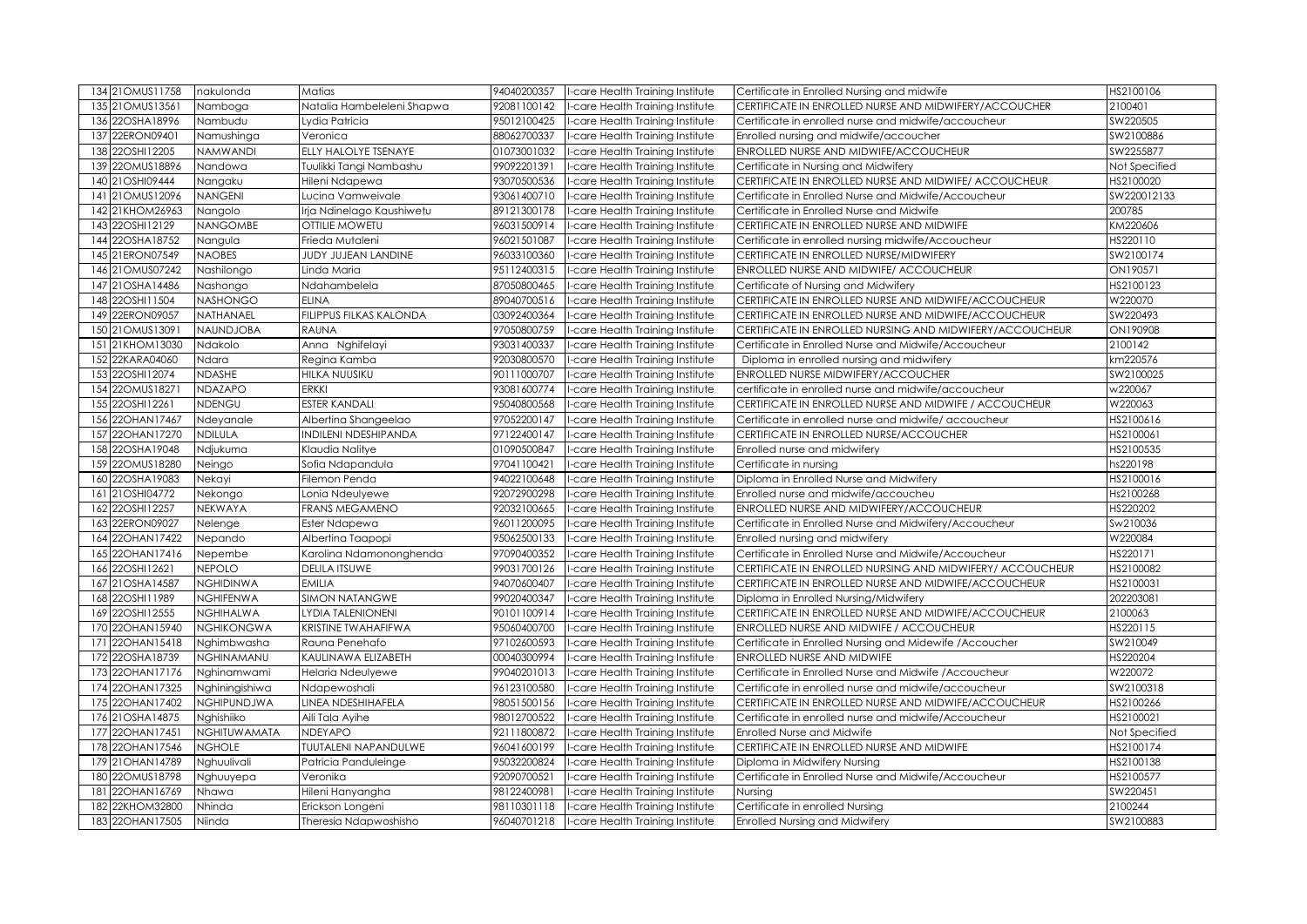| 184 22OSHA18058                    | Niiwale              | Frieda Ndapandula                                 | 96031100827                | -care Health Training Institute                                    | Enrolled Nurse and Midwife\ Accoucheur                                                                | SW22001213703         |
|------------------------------------|----------------------|---------------------------------------------------|----------------------------|--------------------------------------------------------------------|-------------------------------------------------------------------------------------------------------|-----------------------|
| 185 22OSHI11632                    | <b>NOTH</b>          | PAULINA NALITYE NDAFUDHITHWA                      | 98012400081                | -care Health Training Institute                                    | CERTIFICATE IN ENROLLED NURSE AND MIDWIFE/ ACCOUCHEUR                                                 | 2100281               |
| 186 22ERON09022                    | Nuuta                | Vistorina Ndakondja                               | 90110200837                | -care Health Training Institute                                    | Certificate in Enrolled Nurse and Midwifery                                                           | not applicable        |
| 187 21 OHAN 13317                  | Nyati                | Paulina                                           | 97020200524                | -care Health Training Institute                                    | CERTIFICATE IN ENROLLED NURSING AND MIDWIFERY                                                         | SW2100008             |
| 188 22KHOM34053                    | Paulus               | Ndemukumwa Josephina                              | 92042000264                | -care Health Training Institute                                    | Certificate in Enrolled nursing                                                                       | W2200103              |
| 189 220MUS18314                    | Paulus               | Hilaria Laudika                                   | 93040600443                | -care Health Training Institute                                    | Certificate in Enrolled Nurse and Midwifery                                                           | HS930406              |
| 190 22OSHA18725                    | Paulus               | avinia Halolye                                    | 00092700292                | -care Health Training Institute                                    | Certificate in Enrolled Nursing and Midwifely                                                         | HS220168              |
| 191 21KHOM29053                    | Petrus               | Getruda Mwiishi                                   | 93081001331                | -care Health Training Institute                                    | <b>Enrolled Nursing and Midwifery</b>                                                                 | 2100249               |
| 192 21OSHA14541                    | Petrus               | Duleingeendunge                                   | 96090600652                | -care Health Training Institute                                    | Certificate in Enrolled Nurse and Midwife / Accoucheur                                                | 2100491               |
| 193 22OMUS18227                    | Petrus               | Pelagia Dandaleka Taahi                           | 99020300806                | -care Health Training Institute                                    | Enrolled nurse midwife/ accoucheur                                                                    | HS2100068             |
| 194 220MUS18461                    | PETRUS               | NDAPANDULA NUUGWANGA                              | 00011400552                | -care Health Training Institute                                    | CERTIFICATE IN ENROLLED NURSING AND MIDWIFERY                                                         | HS220164              |
| 195 22KHOM32365                    | Philippus            | Emilia                                            | 95060200582                | -care Health Training Institute                                    | Certificate in Enrolled Nursing and Midwifery (NQF Level 6)                                           | W220094               |
| 196 22OMUS18341                    | Protasiu             | Paulina                                           | 98011900315                | -care Health Training Institute                                    | CERTIFICATE IN ENROLLED NURSE AND MIDWIFE / ACCOUCHEUR                                                | SW220482              |
| 197 22OMUS18931                    | RAIMUND              | <b>JUSTINA TULIKEFO</b>                           | 00091101484                | -care Health Training Institute                                    | Certificate in Enrolled Nurse and Midwife/Accoucheur                                                  | Not Specified         |
| 198 22OHAN17503                    | Rehabeam             | Modesta                                           | 98051200470                | -care Health Training Institute                                    | Enrolled Nurse and Midwife/Accoucheur                                                                 | HS2100300             |
| 199 21 OT JO02158                  | Risuro               | <b>Birgit Birthe</b>                              | 98120300289                | -care Health Training Institute                                    | Certificate in enrolled nurse and midwife/accoucheur                                                  | 2100268               |
| 200 21OSHA15513                    | Salom                | Regina Natangwe                                   | 96021300149                | -care Health Training Institute                                    | Diploma in enrolled Nursing-Midwifery                                                                 | HS2100287             |
| 201 21ERON06531                    | Samuel               | Salote                                            | 97112700701                | -care Health Training Institute                                    | Certificate in enrolled nursing and midwifery accoucheur                                              | SW210088562           |
| 202 22OSHA19092                    | Shaalukeni           | Ndapunikwa Fileingeoshisho                        | 95060500705                | -care Health Training Institute                                    | Enrolled Nurse andMidwife/Accoucheur                                                                  | HS220163              |
| 203 22OSHA18886                    | Shaduka              | Lineekela                                         | 95041700327                | -care Health Training Institute                                    | Certificate in enrolled nurse and midwife                                                             | HS220153              |
| 204 22OSHI12081                    | Shaduka              | Justina Shambekeleni                              | 93020600588                | -care Health Training Institute                                    | Certificate in enrolled nurse and midwife/accoucheur                                                  | W2200125              |
| 205 22OMUS18365                    | Shaketange           | Johanna Ndapandula                                | 95100500824                | -care Health Training Institute                                    | Certificate in Enrolled nurse midwife/ accoucheur                                                     | HS220181              |
| 206 22OSHI12077                    | Shalonda             | Joseph Panduleni Nadhipite Nghilifval 98070300140 |                            | -care Health Training Institute                                    | Certificate in Enrolled Nurse and Midwife/Accoucheur                                                  | HS220157              |
| 207 21 OMUS13478                   | Shamena              | Emerensia Nandjila                                | 96062100276                | -care Health Training Institute                                    | Certificate in enrolled nurse midwife and accoucher                                                   | HS2100240             |
| 208 22OMUS18425                    | Shaninga             | Elizabeth Nashilongo                              | 99040600694                | -care Health Training Institute                                    | Certificate in enrolled Nurse and Midwife/Accoucher                                                   | 2100188               |
| 209 22OHAN17535                    | Shawapala            | Fransina Taliinawa                                | 90112400272                | -care Health Training Institute                                    | Certificate in Enrolled Nurse and Midwife/ Accoucheur                                                 | KM220519              |
| 210 22OHAN18136                    | Shawelaka            | Amalia                                            | 93031000374                | -care Health Training Institute                                    | Certificate in Nursing and Midwifery                                                                  | 210015012             |
| 211 21 OHAN 10909                  | Sheehela             | Emilia                                            | 90062300903                | -care Health Training Institute                                    | Certificate in Enrolled nursing                                                                       | 210045                |
| 212 22ERON08940                    | Shigwedha            | Alina Tamukondjo                                  | 90041800192                | -care Health Training Institute                                    | Enrolled Nurse And Midwife/Accoucheur                                                                 | SW2100125             |
| 213 22ERON09162                    | Shigwedha            | Sonja Nangula                                     | 84031410174                | -care Health Training Institute                                    | <b>ENROLLED NURSING/ MIDWIFERY</b>                                                                    | SW2100345             |
| 214 22OSHI11911                    | Shigwedha            | Frieda                                            | 01083100564                | -care Health Training Institute                                    | Certificate in enrolled nursing and midwifery                                                         | Sw215595              |
| 215 21ERON07561                    | Shihepo              | Naemi Letushila                                   | 99032900498                | -care Health Training Institute                                    | Certificate in enrolled nursing and midwife/accoucher                                                 | SW2100179             |
| 216 21 OMUS14331                   | Shiindi              | Serafia Taliikowo                                 | 92072400317                | -care Health Training Institute                                    | Certificate in enrolled nursing and midwifery/accoucheur                                              | HS2100176             |
| 217 22OHAN17220                    | SHIINDI              | MIINA NDAPEWA                                     | 00032500769                | -care Health Training Institute                                    | ENROLLED NURSE AND MIDWIFE/ACCOUCHER                                                                  | HS2100127             |
| 218 22OMUS18201                    | Shikesho             | Priskila Nakambale                                | 01121400183                | -care Health Training Institute                                    | Enrolled nurse midwife/ accoucheur                                                                    | HS220146              |
| 219 22OHAN16152                    | SHIKONDE             | SAIMA NDAPEWOSHALI                                | 00022200789                | -care Health Training Institute                                    | Certificate in Enrolled Nurse and Midwife/Accoucher                                                   | Not Specified         |
| 220 21 OSHA1 6393                  | <b>SHIKONGO</b>      | <b>JUSTINA NELAGO</b>                             | 87102800495                | -care Health Training Institute                                    | CERTIFICETE IN ENROLLED NURSE AND MIDWIFE / accoucheur                                                | HS2110264             |
| 221 21OSHI07814                    | SHIKONGO             | PETRINA TULELAMWAMBO                              | 00042001102<br>94072200867 | -care Health Training Institute                                    | Certificate in Enrolled Nurse and Midwife/Accoucheur                                                  | HS2100015             |
| 222 22OHAN17710                    | Shikongo             | Immanuel Nghidipo                                 |                            | -care Health Training Institute                                    | Certificate in Enrolled Nursing and Midwifery/Accoucheur                                              | HS220188              |
| 223 22OHAN17632                    | Shileka              | Maano                                             | 93032700485                | -care Health Training Institute                                    | Certificate in Enrolled Nurse and Midwife/Accoucheur                                                  | HS2100222             |
| 224 22OSHI12193<br>225 22OSHA18847 | Shilumbu<br>SHIMANDA | Wilherminah Hambelela<br><b>PENEY AMBEKO</b>      | 97091801277<br>92080901297 | -care Health Training Institute<br>-care Health Training Institute | Enrolled Nurse and midwife/Accoucheur<br>CERTIFICATE IN ENROLLED NURSE AND MIDWIFE/ ACCOUCHEUR        | HS2110381<br>Hs220197 |
| 226 22OMUS18574                    | SHIMBOWA             | LIDIA MWALENGWA                                   | 94061200704                |                                                                    |                                                                                                       | W2200108              |
| 227 22OSHA18875                    | Shimonga             | Rydia Uholenge                                    | 90062800515                | -care Health Training Institute<br>-care Health Training Institute | Certificate in enrolled Nursing and Midwifery<br>Certificate in Enrolled Nurse and Midwife/Accoucheur | HS220182              |
| 228 22OSHI12310                    | Shimutwikeni         | Paulus Nghipandulwa                               | 01062300661                | -care Health Training Institute                                    | Certificate In Enrolled Nurse/Midwife And Accoucheur                                                  | 0000000               |
| 229 22KHOM32505                    | Shimwafeni           | Ester Kamukalelwa                                 | 77022700214                | I-care Health Training Institute                                   | Enrolled Nurse and Midwifery                                                                          | W2200130              |
| 230 22OHAN18185                    | Shinana              | Hambeleleni Namutenya                             | 97112001013                | -care Health Training Institute                                    | Certificate in Enrolled Nurse and Midwife/Accoucheur                                                  | 2100442               |
| 231 21 OSHA1 6052                  | Shingwedha           | Saara                                             | 91091000670                | -care Health Training Institute                                    | Certificate in Enrolled Nurse and Midwifery                                                           | HS2100343             |
| 232 22ERON08931                    | Shipena              | Secilia                                           | 89012500777                | -care Health Training Institute                                    | Certificate In Enrolled Nurse And Midwife/ Accoucheur                                                 | SW21009888            |
| 233 22OMUS18327                    | Shipito              | Beata                                             | 99022200302                | I-care Health Training Institute                                   | Enrolled Nurse and Midwife/Accoucheur                                                                 | 2100263               |
|                                    |                      |                                                   |                            |                                                                    |                                                                                                       |                       |